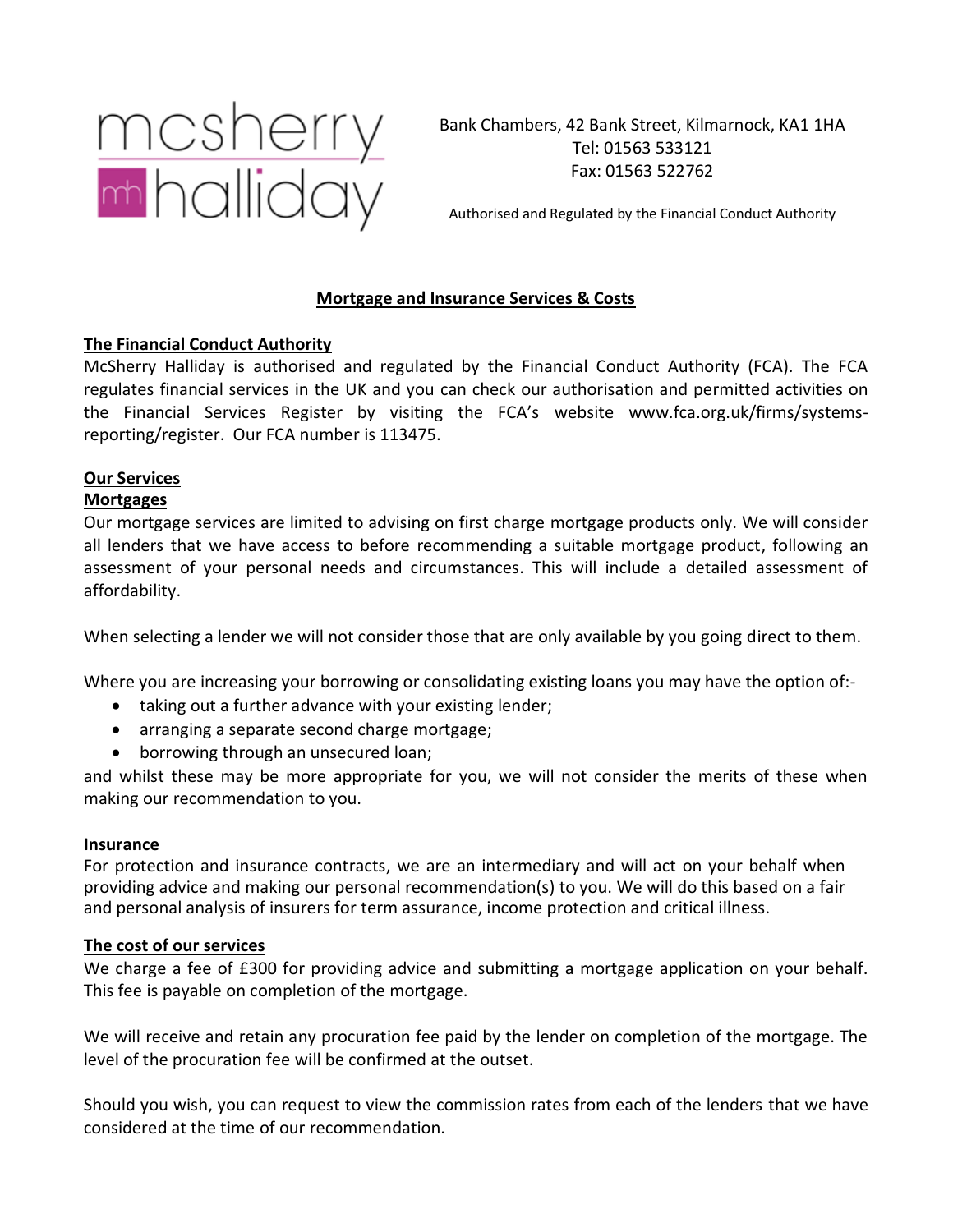# **Refund of fees**

Please note that our fee will still be charged should the lender reject your mortgage application due to non-disclosure of any material information about your personal situation. It should also be noted that we do not provide a refund should you decide not to proceed with the mortgage after we have made a recommendation to you.

## **Insurance**

We do not charge a fee as we will receive commission from the provider after the policy has been placed on risk.

# **Our ethical policy**

We are committed to providing the highest standard of advice and service possible. The interest of our customers is paramount to us and to achieve this we have designed our systems and procedures to place you at the heart of our business. In doing so, we will:-

- be open, honest and transparent in the way that we deal with you;
- not place our interests above yours;
- communicate clearly, promptly and without jargon;
- seek your views and perception of our dealings with you to ensure that it meets your expectations or to identify any improvements required.

# **Cancellation rights**

Certain protection and insurance contracts allow you the right to cancel after a contract has been put in place. Prior to entering into a protection or insurance contract, we will provide you with specific details should this apply, including the duration, any conditions, practical instructions, any costs for exercising and the consequences of not exercising it.

## **Instructions**

We prefer our clients to give us instructions in writing to aid clarification and avoid future misunderstandings. We will, however, accept oral instructions provided they are confirmed in writing.

# **Complaints**

If you wish to register a complaint, please write to Mr James B. Morrison, McSherry Halliday, 8 Academy Street, Troon, KA10 6HS or telephone 01292 313737.

A summary of our internal complaints handling procedures for the reasonable and prompt handling of complaints is available on request.

f you cannot settle your complaint with us, you may be entitled to refer it to the Financial Ombudsman Service at [www.financial-ombudsman.org.uk](http://www.financial-ombudsman.org.uk/) or by contacting them on 0800 023 4567.

# **Financial Services Compensation Scheme**

If you make a complaint and we are unable to meet our liabilities, you may be entitled to compensation from the Financial Services Compensation Scheme.

Further information about the limits applicable to the different product types is available from the FSCS at [http://www.fscs.org.uk/what-we-cover/products.](http://www.fscs.org.uk/what-we-cover/products)